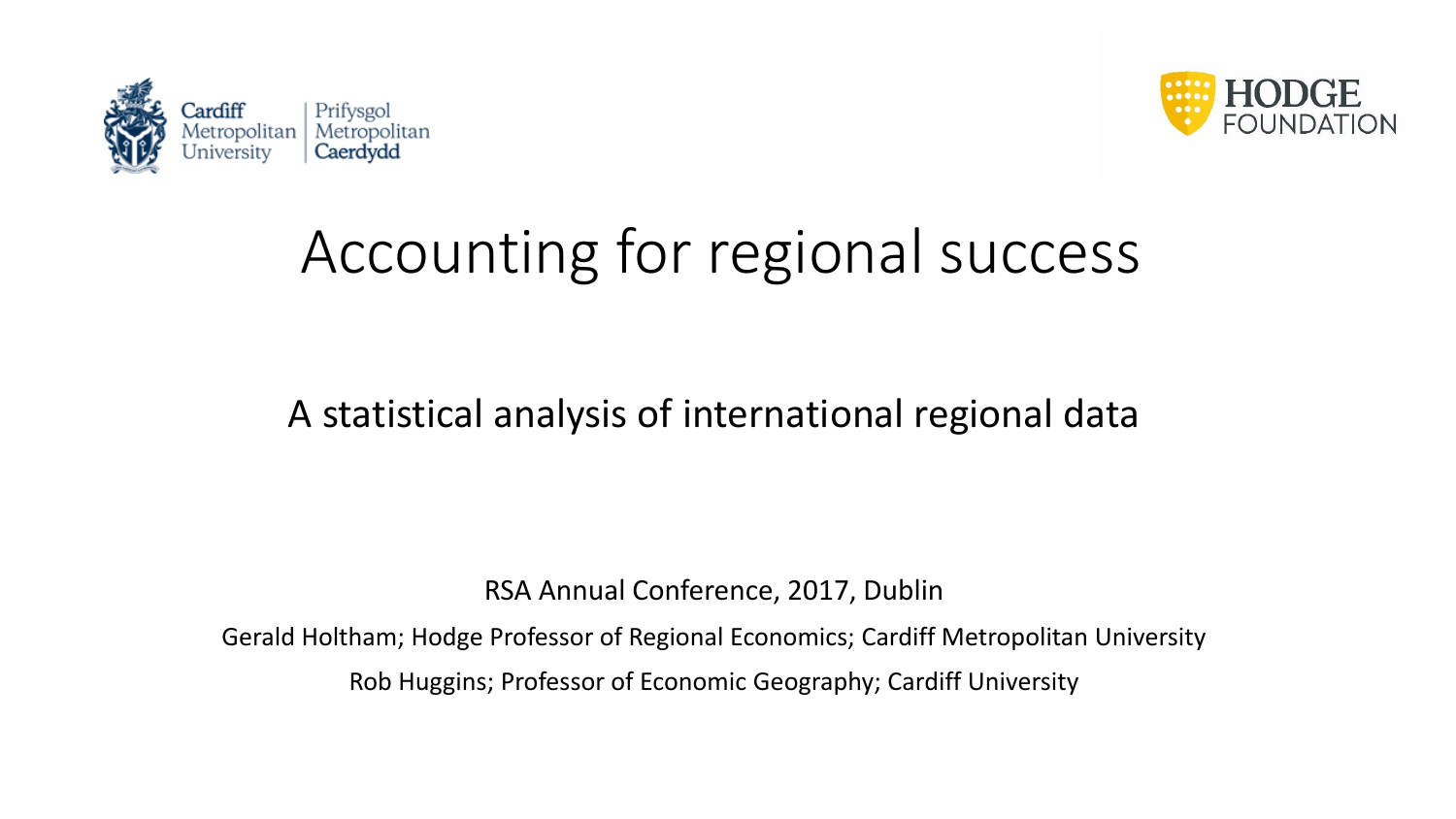



# WCIR data examined

- Data set of 20 variables measuring or affecting competitiveness for over 400 hundred sub-state regions around the world
- We separate the measurement (success or output) variables from those affecting competitiveness (input variables).
- Output is a combination of GVA per head, labour productivity, monthly average wages and the economic activity rate. Correlation with GVA is 91%
- Then we test the data set for clusters in the output variables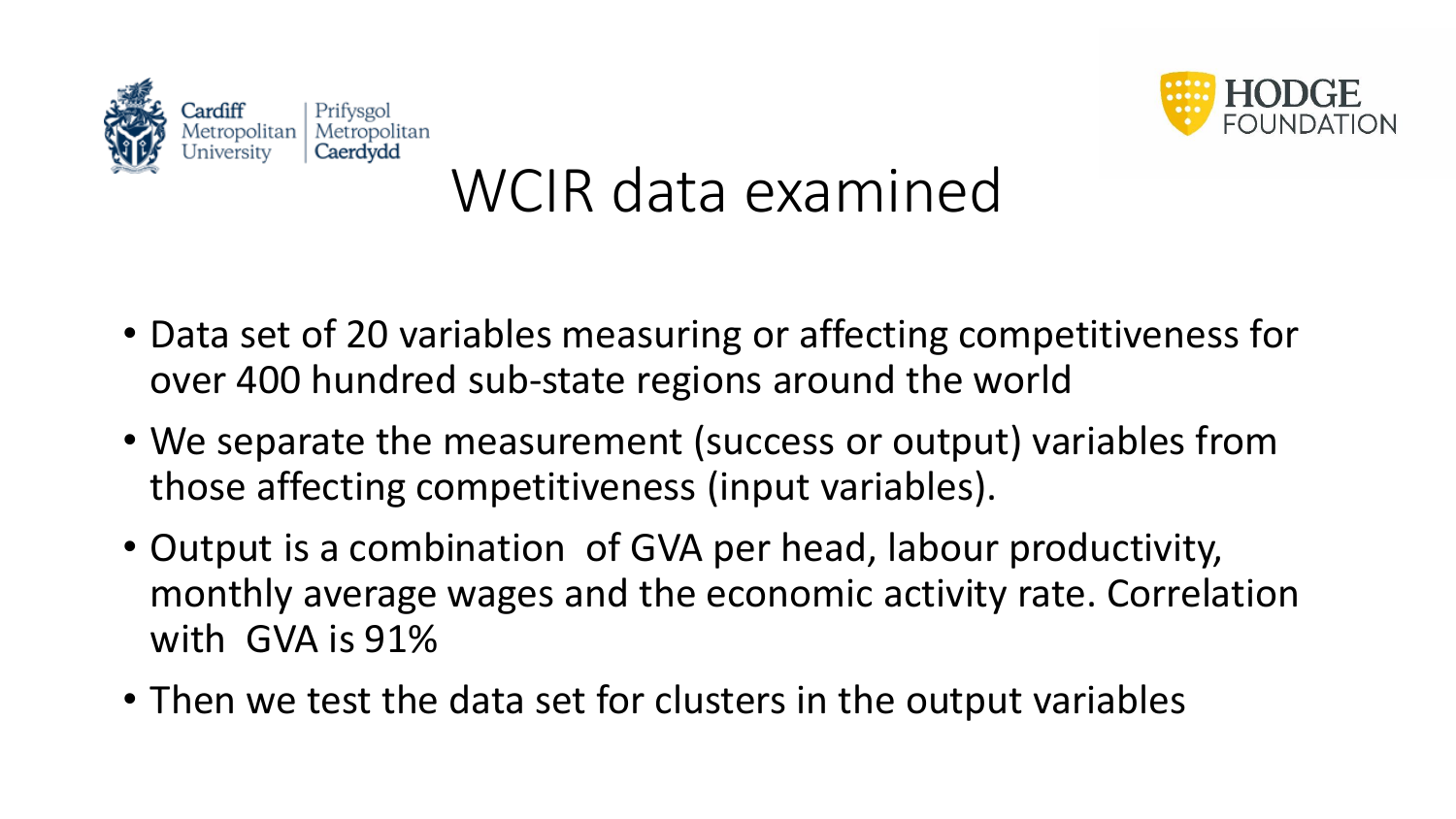



### The plot of ouput variables appears to have kinks

Cluster analysis finds two groups whose means are significantly different relative to dispersion of group members

The break between clusters is near the main visual break in the graph

So we look at input variables and run discriminant analysis

#### Regions ranked by Output Composite

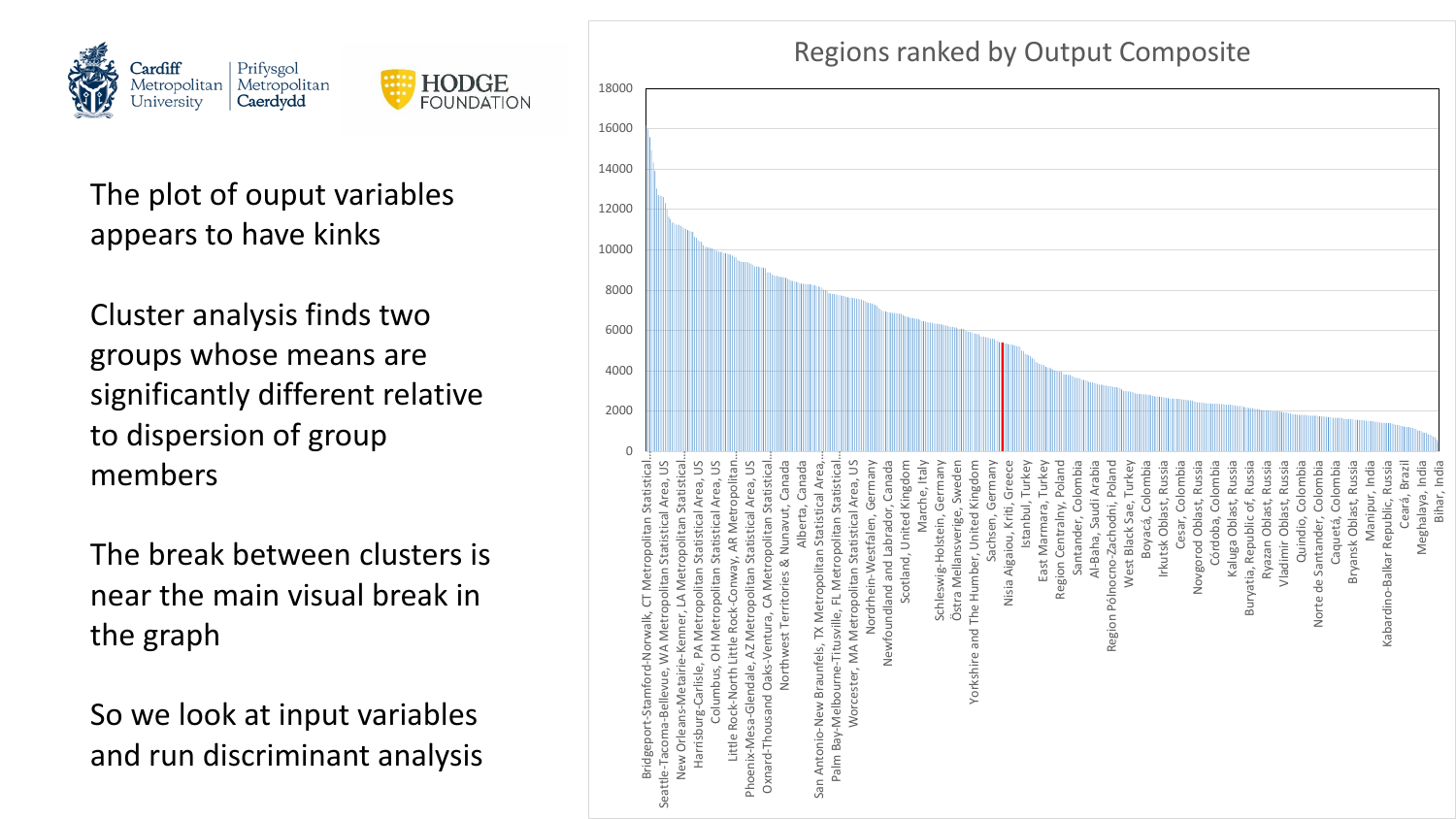

Discriminant Analysis



Identifies the linear combination of input variables that is most different between the two clusters

Significant variables in the discriminant function in order of importance were:

- broadband access per 1000 inhabitants
- per capita expenditures on primary and secondary education
- per capita expenditures on higher education
- number of managers per 1000 employees
- secure servers per million inhabitants

There was a negative coefficient on employment in electrical machinery. The results essentially pointed to education and connectivity as most important in the transition from the less wealthy to the more wealthy cluster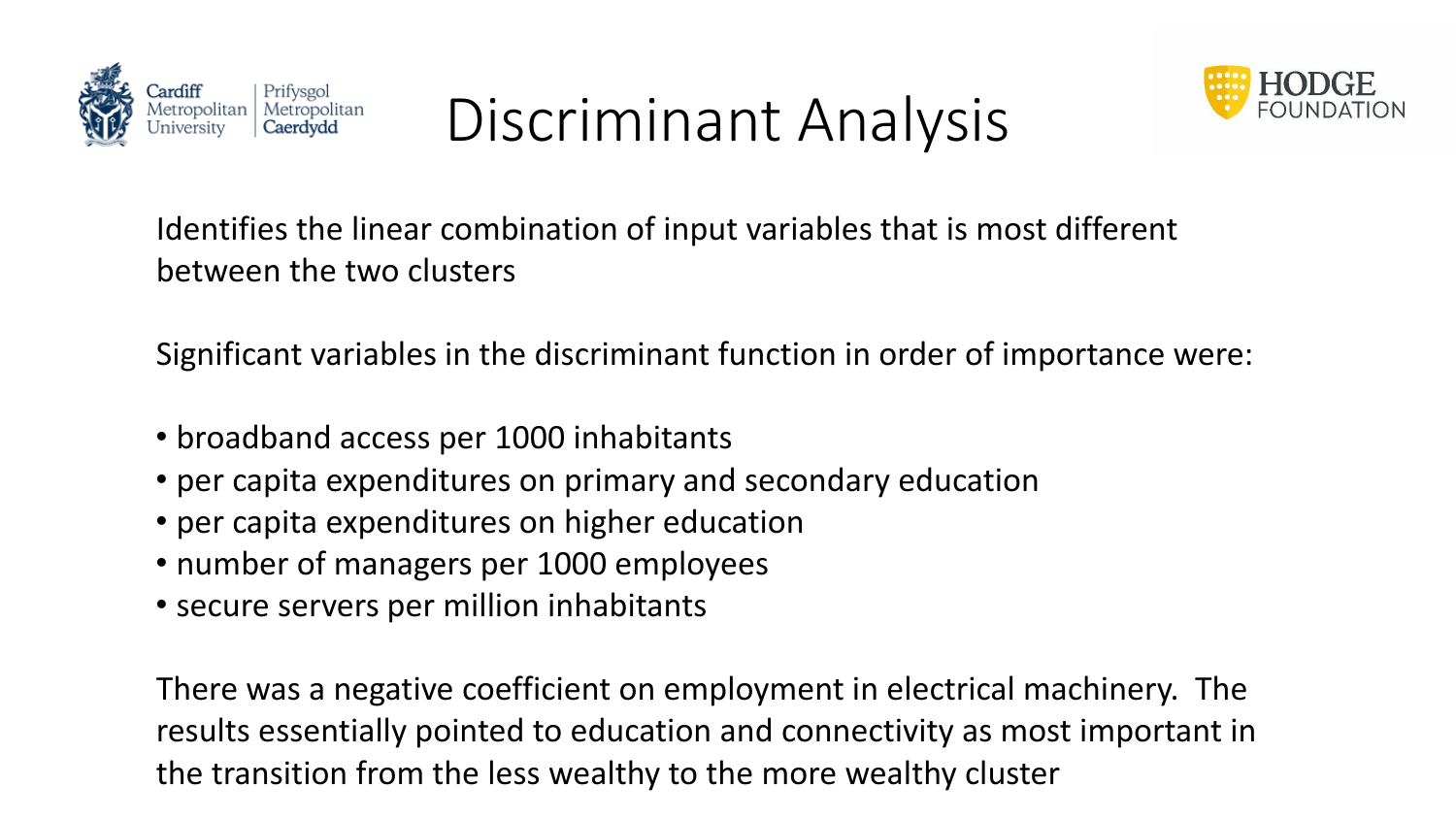

### Cross-section regressions



Are the same factors important at all stages of the development process?

To test this regressions were run on the two clusters separately so results could be compared with each other and with the discriminant analysis

- A few factors were consistently important, notably education expenditures and business spending on R&D
- Others changed with income level
- Not all the factors that were important for low income countries or were associated with the transition to the richer cluster remained important in promoting success within the richer cluster
- Notably connectivity variables and private equity investment showed diminishing returns; they are important up to a certain level but after that have no further association with success rankings.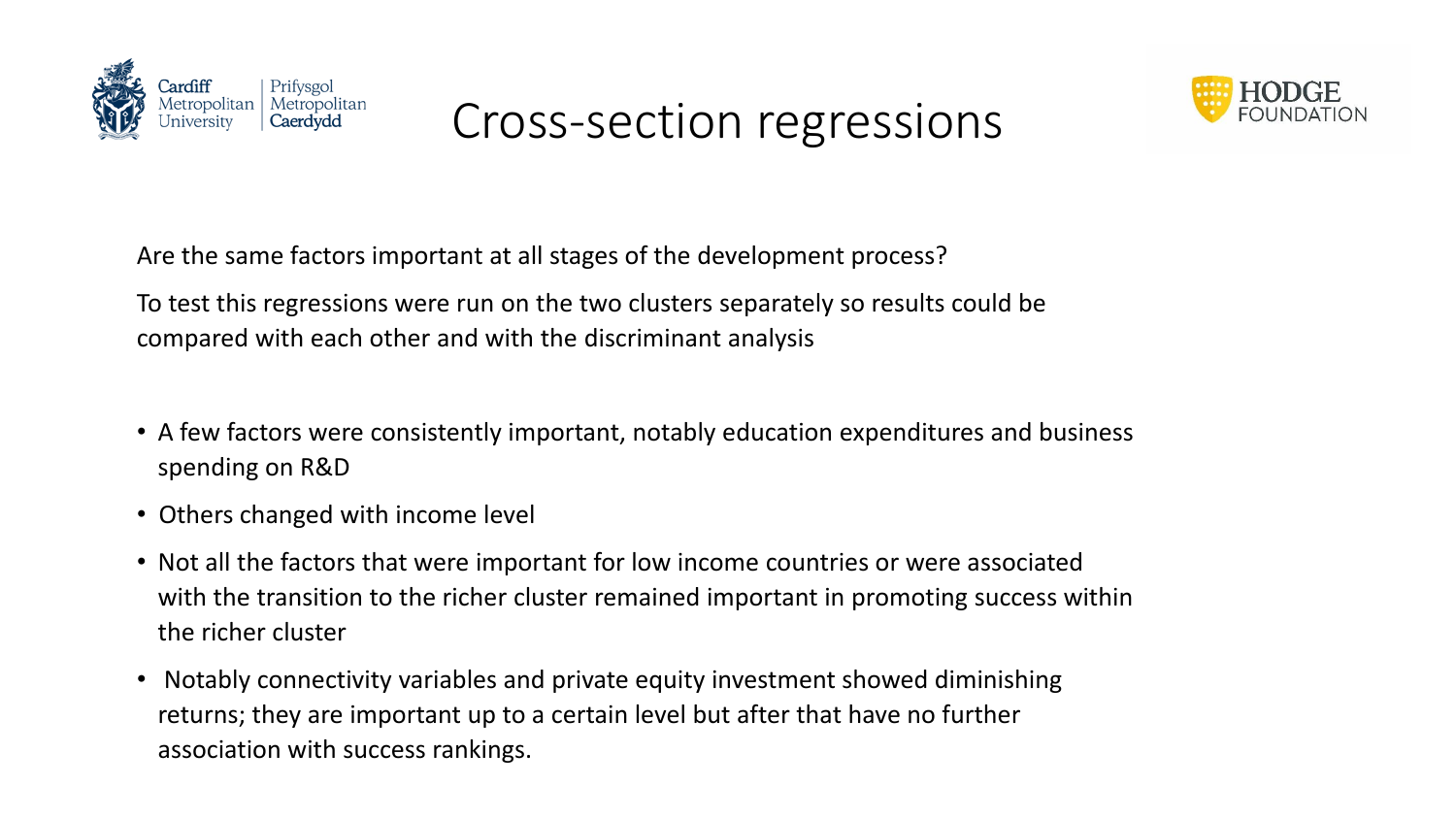

#### Regression results for poorer cluster



| yuu                                                                              |              | Coefficients <sup>a,b,c</sup> |              |          |       |
|----------------------------------------------------------------------------------|--------------|-------------------------------|--------------|----------|-------|
|                                                                                  |              | Unstandardized                | Standardized |          |       |
|                                                                                  | Coefficients |                               | Coefficients |          |       |
|                                                                                  | в            | Std. Error                    | <b>Beta</b>  | t        | Sig.  |
| (Constant)                                                                       | 609.277      | 125.191                       |              | 4.867    | 0.000 |
| Employment in<br>ıΤ                                                              | 10.254       | 11.963                        | 0.057        | 0.857    | 0.392 |
| Employment in<br><b>Biotech</b>                                                  | 48.606       | 15.204                        | 0.176        | 3.197    | 0.002 |
| Employment in<br>Auto                                                            | -4.952       | 3.107                         | $-0.117$     | $-1.594$ | 0.112 |
| Employment in<br>Instrumentation                                                 | $-3.914$     | 4.380                         | $-0.066$     | $-0.894$ | 0.372 |
| Employment in<br>High-Tech<br>Services                                           | 0.583        | 3.878                         | 0.008        | 0.150    | 0.881 |
| Managers per<br>1,000<br>employees                                               | 6.705        | 1.548                         | 0.180        | 4.332    | 0.000 |
| Govt<br>Expenditures<br>on RD                                                    | $-0.749$     | 1.207                         | $-0.036$     | $-0.620$ | 0.536 |
| <b>Business</b><br>Expenditures<br>on RD                                         | 3.651        | 0.725                         | 0.285        | 5.035    | 0.000 |
| Patentsper one<br>million<br>inhabitants                                         | $-0.833$     | 0.201                         | $-0.313$     | $-4.137$ | 0.000 |
| <b>Private Equity</b><br>Investment                                              | 6.729        | 2.017                         | 0.196        | 3.336    | 0.001 |
| Public<br>Expenditures<br>Primary and<br>Secondary<br>Education                  | 1.367        | 0.145                         | 0.433        | 9.452    | 0.000 |
| Public<br>Expenditures<br>Higher<br>Education                                    | 0.711        | 0.451                         | 0.086        | 1.579    | 0.116 |
| <b>Secure Servers</b><br>per one million<br>inhabitants                          | 0.593        | 0.566                         | 0.072        | 1.048    | 0.296 |
| <b>Internet Hosts</b><br>per 1,000<br>inhabitants                                | $-2.094$     | 0.794                         | $-0.180$     | $-2.637$ | 0.009 |
| Broadband<br>Access per<br>1,000<br>inhabitants<br>a. TwoStep Cluster Number = 2 | 2.878        | 0.420                         | 0.527        | 6.857    | 0.000 |

 $\vert$ b. Dependent Variable: Weighted geo avg GVA, earnings, lab.prod and activity

c. Selecting only cases for which TwoStep Cluster Number = 2

Variables associated with success:

- •Employment in biotech
- •Managers per 1000 employees
- •Business spending on R&D
- •Private equity investment
- •Public spending on primary and secondary education
- •Broadband access per 1000 inhabitants.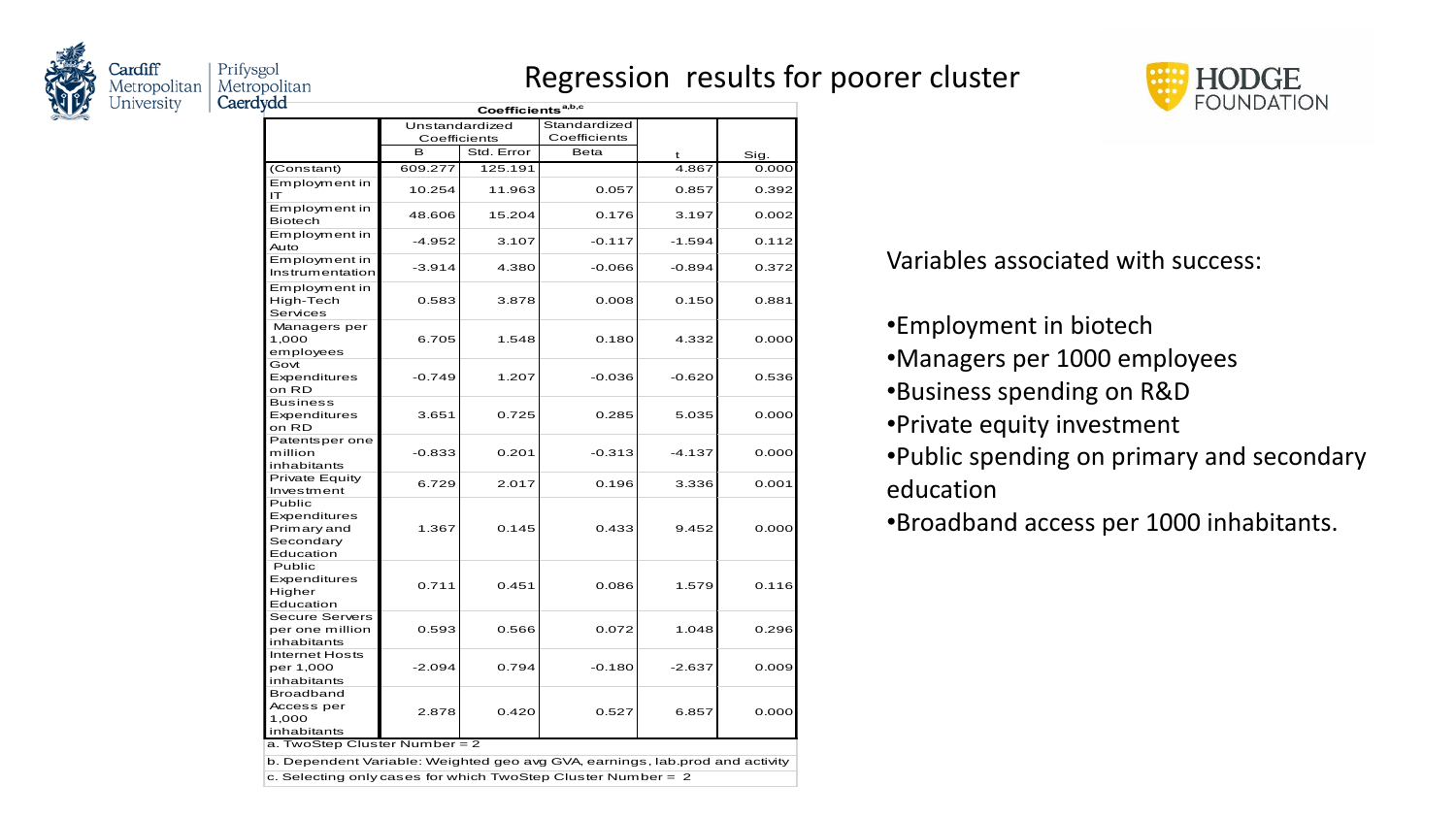

#### Regression results for wealthier cluster



| Coefficients <sup>a,b,c</sup>                                   |              |                |              |          |       |  |  |  |  |
|-----------------------------------------------------------------|--------------|----------------|--------------|----------|-------|--|--|--|--|
|                                                                 |              | Unstandardized | Standardized |          |       |  |  |  |  |
|                                                                 | Coefficients |                | Coefficients |          |       |  |  |  |  |
|                                                                 | <sub>R</sub> | Std. Error     | Beta         | t        | Sig.  |  |  |  |  |
| (Constant)                                                      | 4040.390     | 623.267        |              | 6.483    | 0.000 |  |  |  |  |
| Employment in<br>IΤ                                             | 22.250       | 14.543         | 0.085        | 1.530    | 0.128 |  |  |  |  |
| Employment in<br><b>Biotech</b>                                 | 15.777       | 20.444         | 0.038        | 0.772    | 0.441 |  |  |  |  |
| Employment in<br>Auto                                           | $-3.014$     | 4.921          | $-0.038$     | $-0.612$ | 0.541 |  |  |  |  |
| Employment in<br>Instrumentation                                | $-2.252$     | 13.671         | $-0.015$     | $-0.165$ | 0.869 |  |  |  |  |
| Employment in<br>High-Tech<br>Service                           | 13.074       | 3.593          | 0.188        | 3.639    | 0.000 |  |  |  |  |
| Managers per<br>1,000<br>employees                              | 4.014        | 4.127          | 0.061        | 0.973    | 0.332 |  |  |  |  |
| Govt<br>Expenditures on<br>R&D                                  | 1.245        | 0.702          | 0.085        | 1.773    | 0.078 |  |  |  |  |
| <b>Business</b><br>Expenditures on<br>R&D                       | 0.795        | 0.310          | 0.195        | 2.568    | 0.011 |  |  |  |  |
| Patents per one<br>million<br>inhabitants                       | 1.132        | 0.611          | 0.140        | 1.854    | 0.065 |  |  |  |  |
| Private Equity<br>Investment                                    | $-3.088$     | 1.221          | $-0.158$     | $-2.528$ | 0.012 |  |  |  |  |
| Public<br>Expenditures<br>Primary and<br>Secondary<br>Education | 1.025        | 0.305          | 0.226        | 3.358    | 0.001 |  |  |  |  |
| Public<br>Expenditures<br>Higher<br>Education                   | 2.497        | 0.528          | 0.317        | 4.731    | 0.000 |  |  |  |  |
| Secure Servers<br>per one million<br>inhabitants                | $-0.109$     | 0.291          | $-0.025$     | $-0.374$ | 0.709 |  |  |  |  |
| Internet Hosts<br>per 1,000<br>inhabitants                      | $-2.656$     | 0.748          | $-0.234$     | $-3.550$ | 0.000 |  |  |  |  |
| Broadband<br>Access per<br>1.000<br>inhabitants                 | 0.341        | 0.869          | 0.035        | 0.392    | 0.695 |  |  |  |  |

a. TwoStep Cluster Number = 1

c. Selecting only cases for which TwoStep Cluster Number =  $1$ b. Dependent Variable: Weighted geo avg GVA, earnings, lab.prod and activity Significantly positive variables:

- Employment in hi-tech services
- Business spending on R&D
- Public spending on primary and secondary education
- Public spending on higher education

Variables with almost significant influence:

- Patents per million inhabitants
- Govt spending on R&D

Significantly negative variables:

• Private equity investment •I nternet hosts per 1000 inhabitants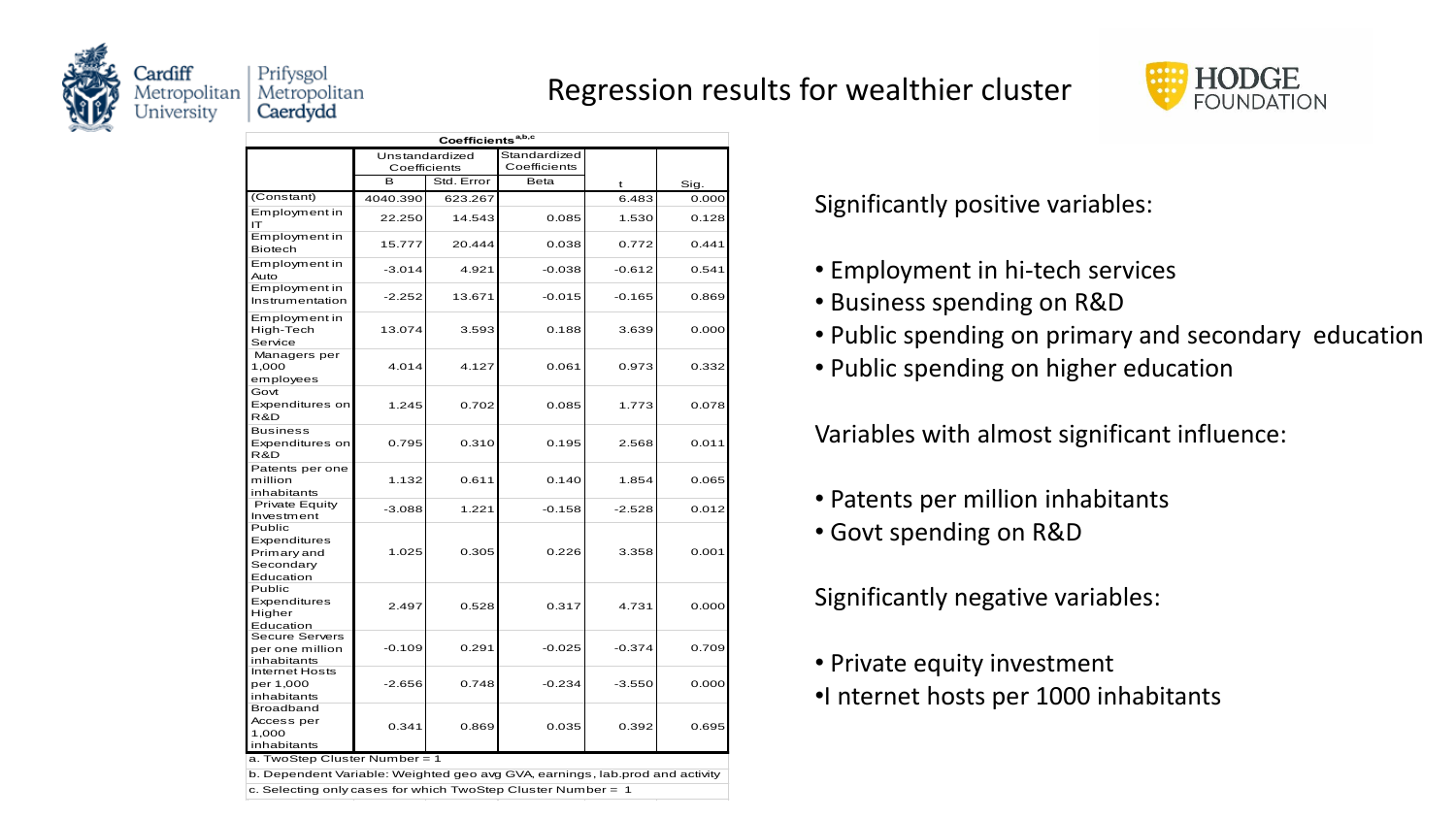





At low levels of the output measure the association is positive but weakens at higher levels. Outliers give a negative association in higher cluster.

Scatter plots for connectivity variables show a similar pattern

<= *cluster break near 6000*